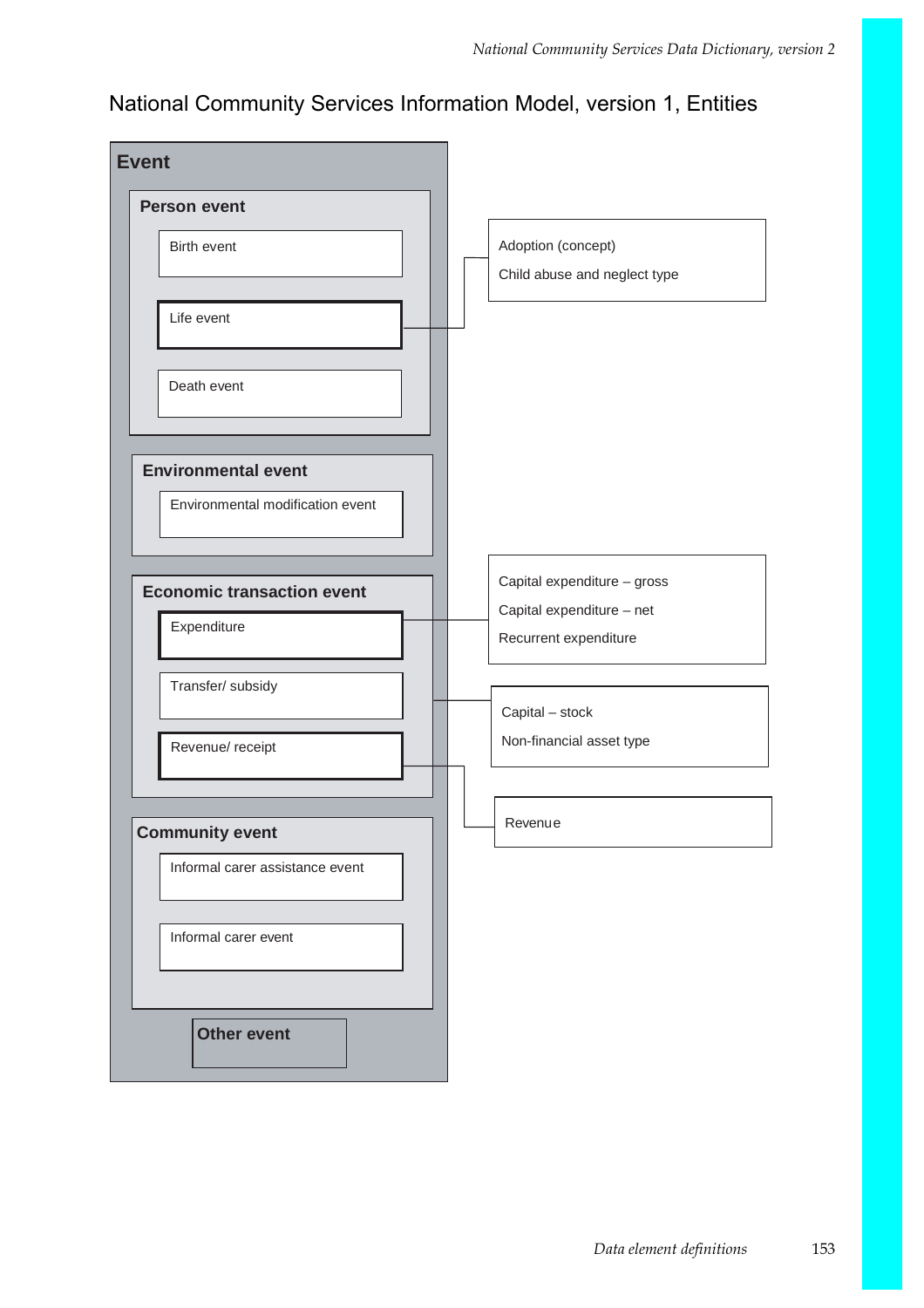# **Adoption**

| Revised                       | <b>Status</b>               | Effective Date | $ Reg.$ Auth.  | ID No. |
|-------------------------------|-----------------------------|----------------|----------------|--------|
|                               | 1/07/2000<br><b>CURRENT</b> |                | <b>NCSIMG</b>  | 000502 |
| NCSI Model Location           |                             | Data Class     | <b>Version</b> |        |
| Event/person event/life event |                             |                | Cross-Program  |        |

### **Identifying and definitional attributes**

| Data element type: | DATA CONCEPT                                                                                                                                                     |
|--------------------|------------------------------------------------------------------------------------------------------------------------------------------------------------------|
| Definition:        | Adoption is the legal process by which a person legally becomes a child of the<br>adoptive parents and legally ceases to be a child of his/her existing parents. |
| Context:           | Children and family services                                                                                                                                     |

#### **Relational attributes**

*Related data:* Supersedes previous data concept Adoption, v.1.

#### **Administrative attributes**

| Source document:     | AIHW: 1996. Adoptions Australia. Catalogue No. CWS 7. Canberra: AIHW.                                                                                                                                                                                                                         |
|----------------------|-----------------------------------------------------------------------------------------------------------------------------------------------------------------------------------------------------------------------------------------------------------------------------------------------|
| Source organisation: | Australian Institute of Health and Welfare                                                                                                                                                                                                                                                    |
| Comments:            | The adoption order severs the legal relationship between the biological parents<br>and the child. A new birth certificate is issued to the child bearing the name(s) of<br>his/her adoptive parent(s) as the natural parent(s) and the new name of the<br>child, where a change has occurred. |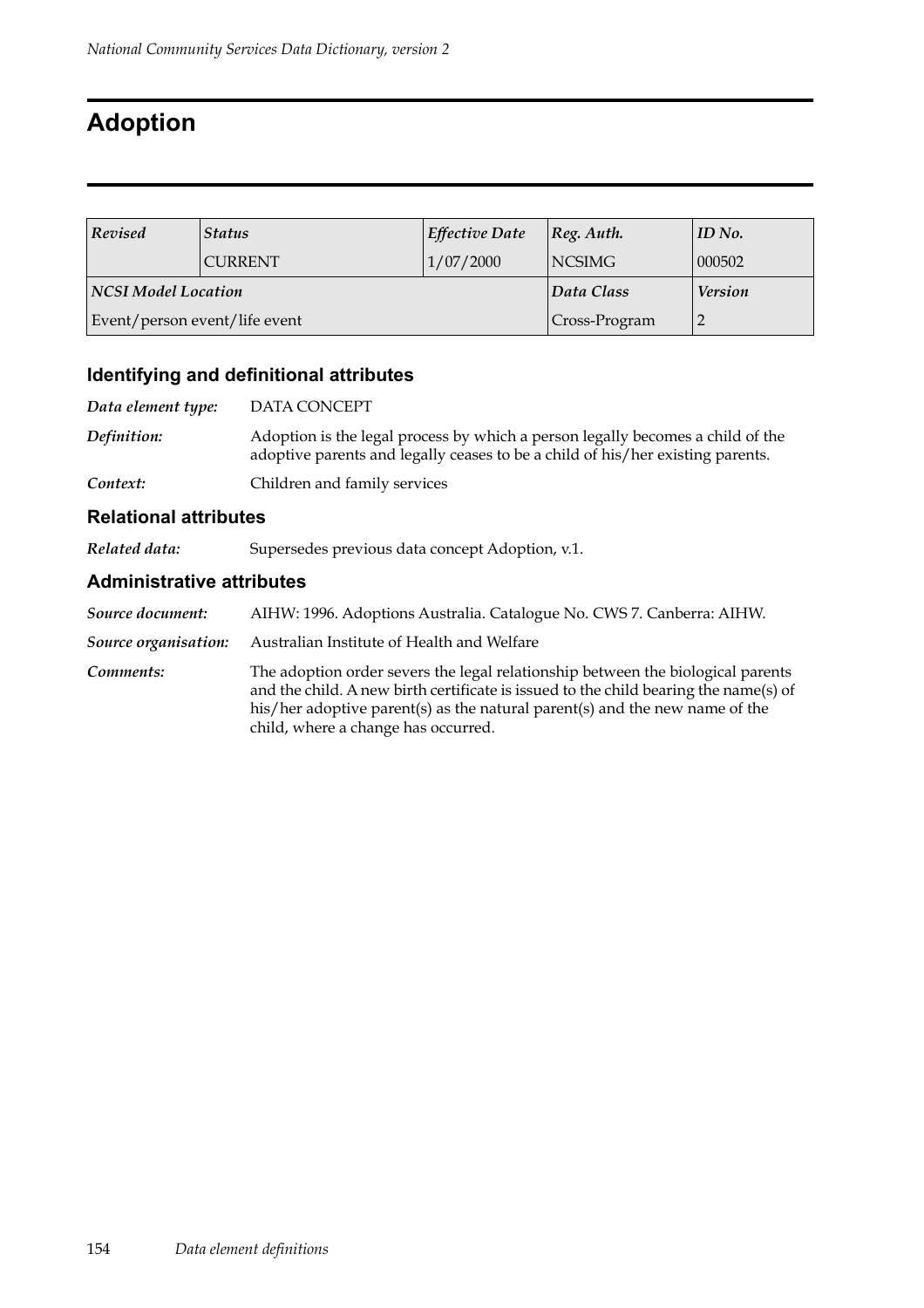# **Child abuse and neglect type**

| Revised                       | <b>Status</b> | Effective Date | Reg. Author.   | ID No. |
|-------------------------------|---------------|----------------|----------------|--------|
| <b>CURRENT</b>                |               | 1/07/2000      | <b>NCSIMG</b>  | 000509 |
| <b>NCSI Model Location</b>    |               | Data Class     | <b>Version</b> |        |
| Event/person event/life event |               |                | Cross-Program  |        |

### **Identifying and definitional attributes**

| Data element type: | DATA ELEMENT                                                                                                                                                                                                                                             |
|--------------------|----------------------------------------------------------------------------------------------------------------------------------------------------------------------------------------------------------------------------------------------------------|
| Definition:        | The type of physical, sexual or emotional actions or inaction's which have<br>resulted in, or are likely to result in, significant harm or injury to a child, or risk<br>of significant harm or injury to a child.                                       |
| Context:           | There are considerable variations across States and Territories in the recording<br>of type of abuse and neglect, reflecting each jurisdiction's own definitions,<br>legislation, policies and practices relating to child protection and child welfare. |

### **Relational and representational attributes**

| Datatype:                        | Numeric          |         |                        |   | Representational form:                                                                                                                                                                                                                          | <b>CODE</b>                                                                                                                                                          |
|----------------------------------|------------------|---------|------------------------|---|-------------------------------------------------------------------------------------------------------------------------------------------------------------------------------------------------------------------------------------------------|----------------------------------------------------------------------------------------------------------------------------------------------------------------------|
| Field size:                      | Min. 1           |         | Max.                   | 1 | Representational layout: N                                                                                                                                                                                                                      |                                                                                                                                                                      |
| Data domain:                     | $\mathbf{1}$     |         | Physical abuse         |   |                                                                                                                                                                                                                                                 |                                                                                                                                                                      |
|                                  | $\overline{2}$   |         | Emotional abuse        |   |                                                                                                                                                                                                                                                 |                                                                                                                                                                      |
|                                  | 3                |         | Sexual abuse           |   |                                                                                                                                                                                                                                                 |                                                                                                                                                                      |
|                                  | 4                | Neglect |                        |   |                                                                                                                                                                                                                                                 |                                                                                                                                                                      |
|                                  | 5                |         |                        |   | Other abuse/neglect type                                                                                                                                                                                                                        |                                                                                                                                                                      |
|                                  | 9                |         |                        |   | Not stated/inadequately described                                                                                                                                                                                                               |                                                                                                                                                                      |
| Guide for use:                   |                  |         | with emotional abuse). |   | These categories may be used in different ways by different jurisdictions,<br>addition, a child subject to abuse and neglect is often subject to more than one<br>type of abuse and neglect (for example, sexual abuse is often also associated | depending on the State or Territories own definitions, policies and practices. In                                                                                    |
| Collection methods:              |                  |         |                        |   |                                                                                                                                                                                                                                                 |                                                                                                                                                                      |
| Related data:                    |                  |         |                        |   | Supersedes previous data element Child abuse and neglect, v.1.                                                                                                                                                                                  |                                                                                                                                                                      |
| <b>Administrative attributes</b> |                  |         |                        |   |                                                                                                                                                                                                                                                 |                                                                                                                                                                      |
| Source document:                 |                  |         |                        |   |                                                                                                                                                                                                                                                 | AIHW: 1997–98. Child Protection Australia. Cat. No. CWS 8. Canberra: AIHW.                                                                                           |
|                                  |                  |         |                        |   | AIHW: 1999. Comparability of Child Protection Data. Canberra: AIHW.                                                                                                                                                                             |                                                                                                                                                                      |
|                                  |                  |         |                        |   | and counting rules. Canberra: AIHW.                                                                                                                                                                                                             | AIHW: 1998-99. Children Protection Australia: Data collection standards, tables,                                                                                     |
| Source organisation:             |                  |         |                        |   | Australian Institute of Health and Welfare                                                                                                                                                                                                      |                                                                                                                                                                      |
| Comments:                        | protection area. |         |                        |   | The National Child Protection and Support Services Working Group, is                                                                                                                                                                            | undertaking considerable work to improve the comparability of child protection<br>data. This work will impact upon the definitions and data collections in the child |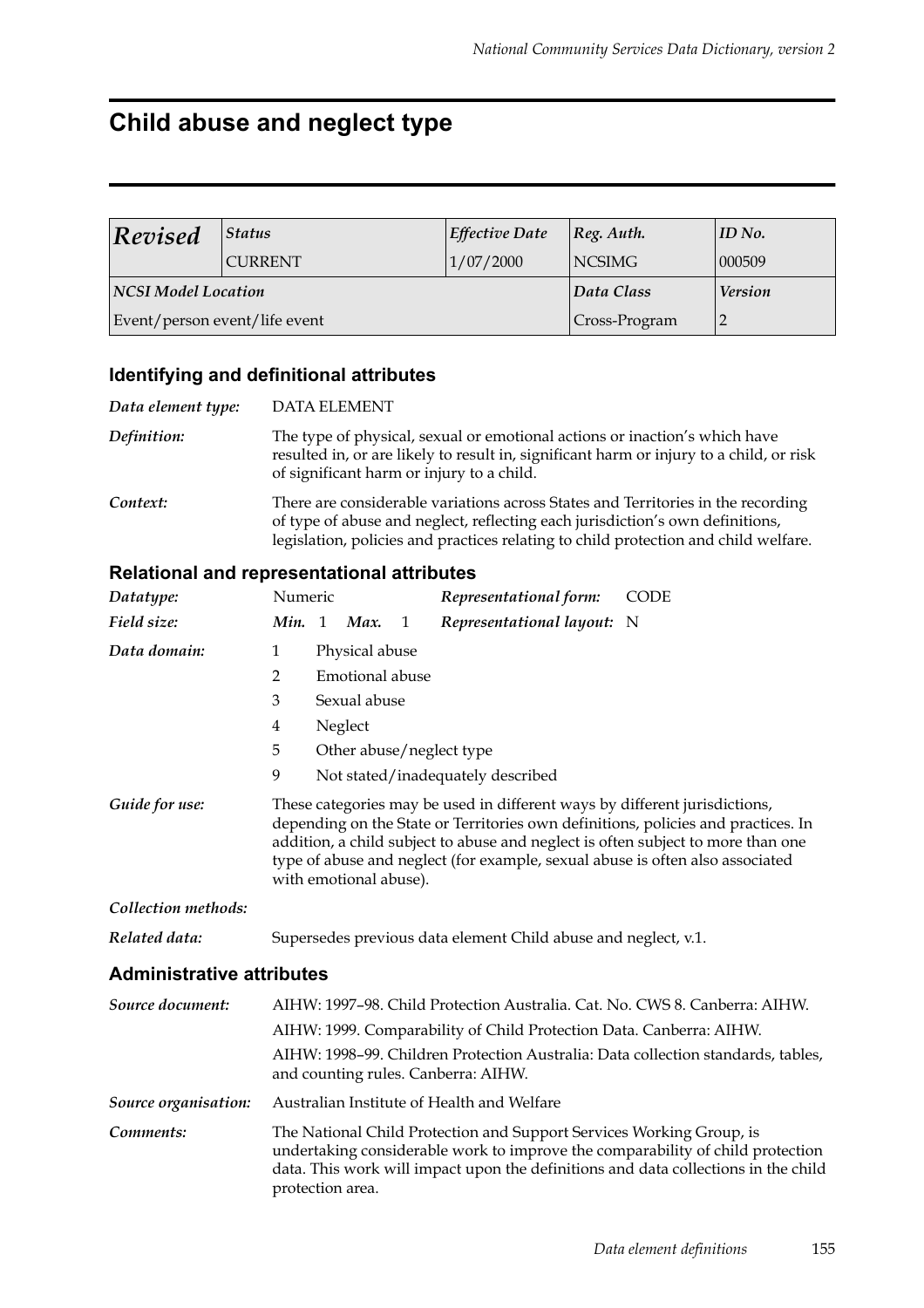## **Capital expenditure—gross**

| Revised                    | <b>Status</b>                                | Effective Date | $ Reg.$ Auth.  | ID No. |
|----------------------------|----------------------------------------------|----------------|----------------|--------|
| <b>CURRENT</b>             |                                              | 1/07/2000      | <b>NCSIMG</b>  | 000506 |
| <b>NCSI Model Location</b> |                                              | Data Class     | <b>Version</b> |        |
|                            | Event/economic transaction event/expenditure |                | Cross-Program  |        |

### **Identifying and definitional attributes**

| Data element type: | <b>DATA ELEMENT</b>                                                                                                                                                                                                                                                                                                                                                                                                                                                                                                                                                                                                                                                                        |
|--------------------|--------------------------------------------------------------------------------------------------------------------------------------------------------------------------------------------------------------------------------------------------------------------------------------------------------------------------------------------------------------------------------------------------------------------------------------------------------------------------------------------------------------------------------------------------------------------------------------------------------------------------------------------------------------------------------------------|
| Definition:        | Expenditure on the acquisition or enhancement of an asset (excluding financial<br>assets).                                                                                                                                                                                                                                                                                                                                                                                                                                                                                                                                                                                                 |
|                    | A non-financial asset is an entity functioning as a store of value, over which<br>ownership rights are enforced, and from which economic benefits may be<br>derived over a period of time, and which is not a financial asset.                                                                                                                                                                                                                                                                                                                                                                                                                                                             |
| Context:           | To enable a proper analysis of welfare services expenditure at the national level.                                                                                                                                                                                                                                                                                                                                                                                                                                                                                                                                                                                                         |
|                    | There is a considerable interest in capital expenditure data at the national level<br>from many different potential users.                                                                                                                                                                                                                                                                                                                                                                                                                                                                                                                                                                 |
|                    | The set of financial data items (Capital expenditure – gross, Capital<br>Expenditure-net, Capital stock, Recurrent expenditure and Revenue) shown in<br>the Dictionary are based on relevant sections of the ABS Economic Type<br>Framework (ETF) of the Government Finance Statistics (GFS) Classifications.<br>They summarise the broad reporting requirements of the government sector for<br>Public Finance Statistics. As part of the reporting requirements for Public Finance<br>Statistics, governments need to obtain certain information from funded<br>organisations. This set of items is presented in the interests of facilitating ease of<br>reporting of this information. |
|                    | The ETF is based on established accounting principles and specifies an operating<br>statement, cash flow statement, reconciliation statement, supplementary<br>statement, intra-unit transfers other than revaluations and accrued transactions,<br>revaluations and other changes in the volume of assets and, a balance sheet.                                                                                                                                                                                                                                                                                                                                                           |
|                    |                                                                                                                                                                                                                                                                                                                                                                                                                                                                                                                                                                                                                                                                                            |

#### **Relational and representational attributes**

| Datatype:                                                                                                                                                                                          | Numeric                                |                                               |                        |  | Representational form:        | <b>QUANTITATIVE VALUE</b> |
|----------------------------------------------------------------------------------------------------------------------------------------------------------------------------------------------------|----------------------------------------|-----------------------------------------------|------------------------|--|-------------------------------|---------------------------|
| Field size:                                                                                                                                                                                        | Min. 1                                 |                                               | <b>Max.</b> 10         |  | Representational layout:      | \$,\$\$\$,\$\$\$,\$\$\$   |
| Data domain:                                                                                                                                                                                       |                                        |                                               | Value in dollars:      |  |                               |                           |
| Guide for use:                                                                                                                                                                                     |                                        |                                               | Record separately for: |  |                               |                           |
|                                                                                                                                                                                                    |                                        |                                               | Expenditure type       |  |                               | <b>GFS</b> code           |
|                                                                                                                                                                                                    | 1                                      | Expenditure on non-financial assets           |                        |  |                               | 222                       |
|                                                                                                                                                                                                    | 11                                     | Purchases of new non-financial assets         |                        |  | 2221                          |                           |
|                                                                                                                                                                                                    | 12                                     | Purchases of second-hand non-financial assets |                        |  |                               | 2222                      |
|                                                                                                                                                                                                    | 13                                     |                                               |                        |  | Sales of non-financial assets | 2224                      |
|                                                                                                                                                                                                    | 2 Assets acquired under finance leases |                                               |                        |  |                               | 4101                      |
| For more explanation of and details on expenditure types, see the November 1998<br>Version of the ABS Economic Type Framework (ETF) of the Government Finance<br>Statistics (GFS) Classifications. |                                        |                                               |                        |  |                               |                           |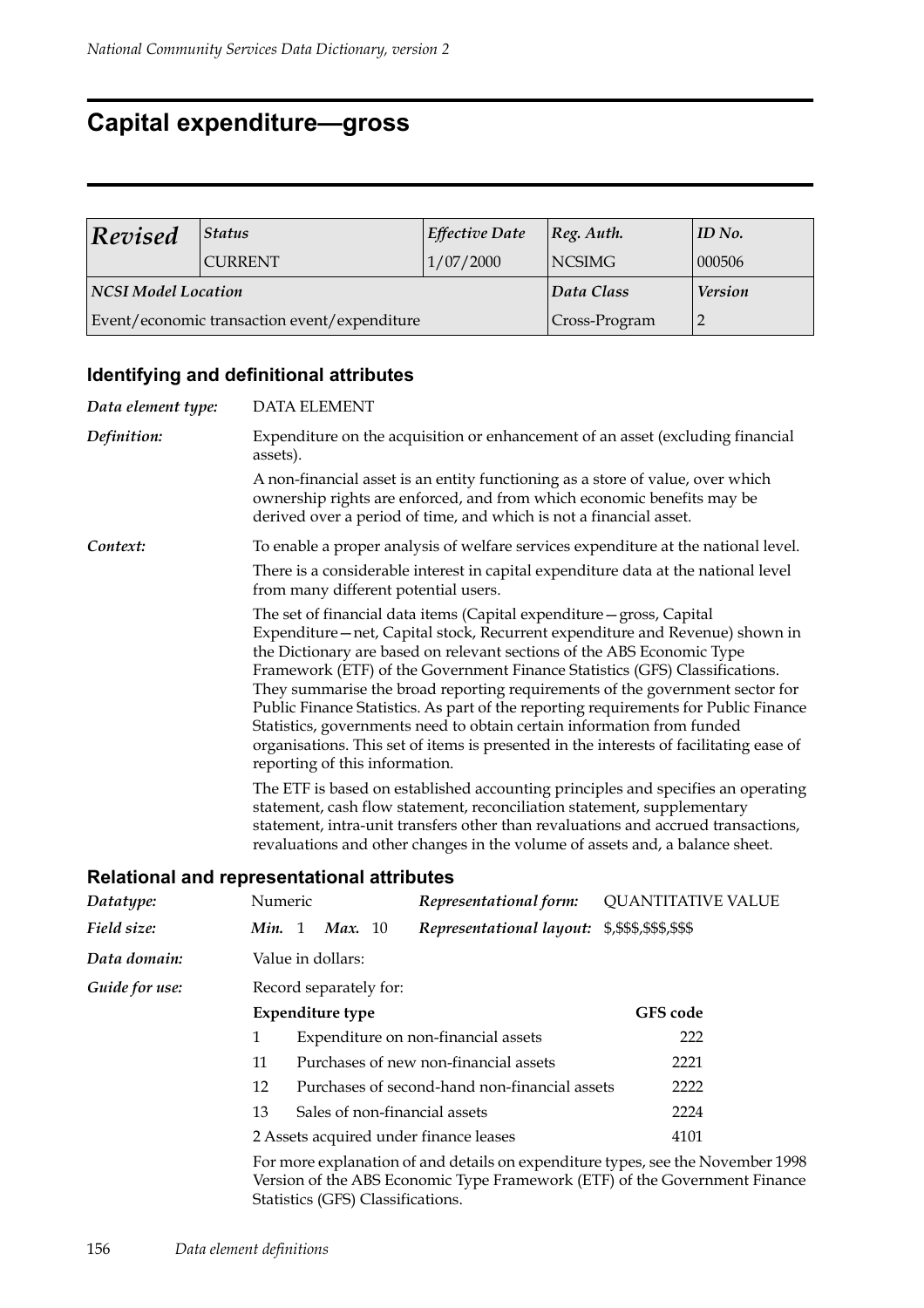# **Capital expenditure—gross** *(continued)*

| Collection methods: | Measurement on an accrual accounting basis is preferred to measurement on a<br>cash accounting basis.                           |  |  |  |  |
|---------------------|---------------------------------------------------------------------------------------------------------------------------------|--|--|--|--|
|                     | Expenditure is usually measured for an accounting period, typically a financial<br>year (1 July to 30 June the following year). |  |  |  |  |
| Related data:       | Supersedes previous data element Capital expenditure – gross v.1.                                                               |  |  |  |  |
|                     | Relates to the data elements:                                                                                                   |  |  |  |  |
|                     | Capital expenditure – net v.2,<br>Capital stock v.1,<br>Recurrent expenditure v.2,<br>Revenue v.1.                              |  |  |  |  |

#### **Administrative attributes**

*Source document:* ABS: 1998. Government Finance Statistics. Catalogue No. 5514.0. Canberra: AGPS. *Source organisation:* Australian Bureau of Statistics *Comments:*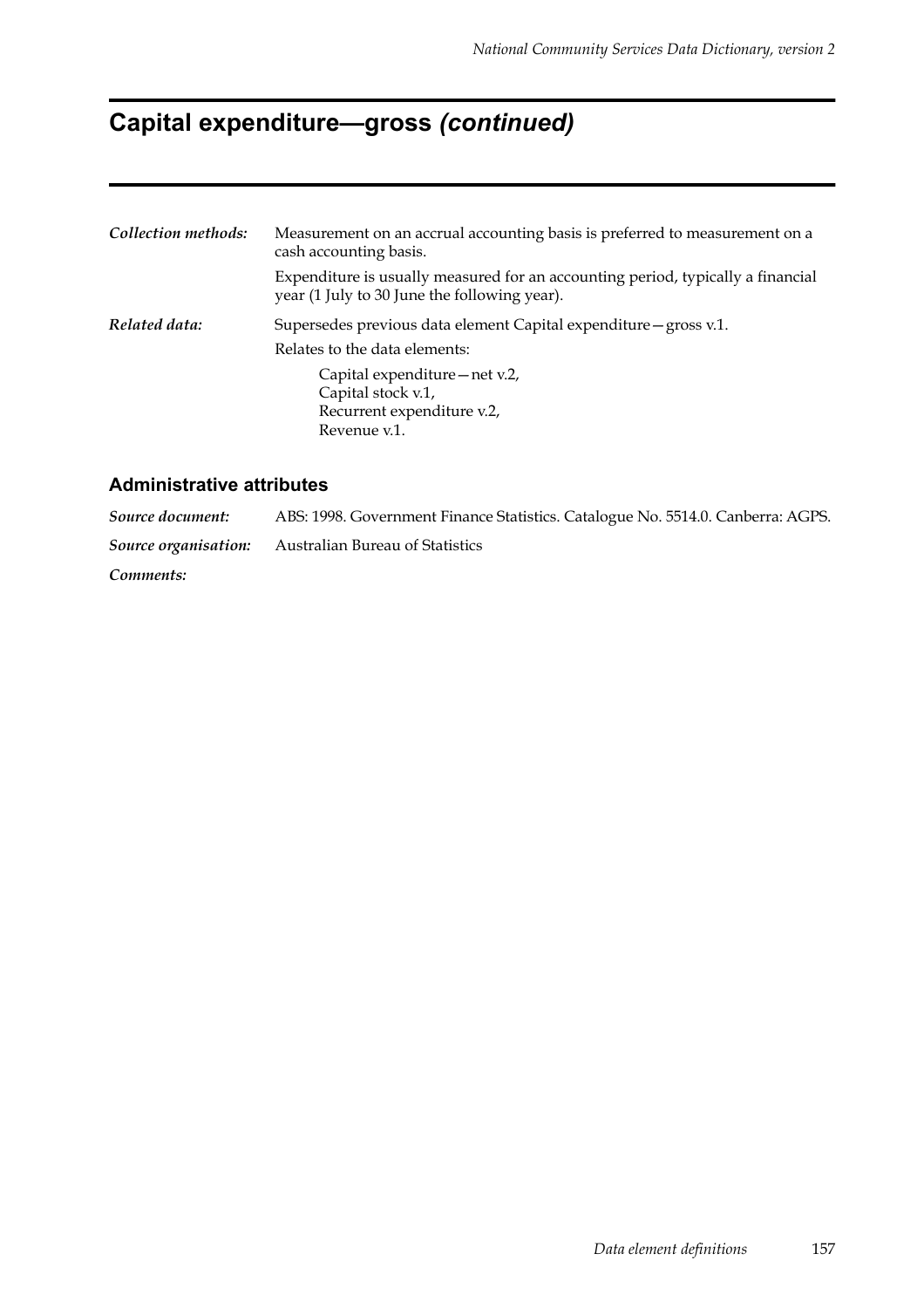## **Capital expenditure—net**

| Revised                    | <b>Status</b>                                | Effective Date | $ Reg.$ Auth.  | ID No. |
|----------------------------|----------------------------------------------|----------------|----------------|--------|
| <b>CURRENT</b>             |                                              | 1/07/2000      | <b>NCSIMG</b>  | 000507 |
| <b>NCSI Model Location</b> |                                              | Data Class     | <b>Version</b> |        |
|                            | Event/economic transaction event/expenditure |                | Cross-Program  |        |

### **Identifying and definitional attributes**

| Data element type:                                |                                                                                                                                                                                                                                                                                                                                                                                                                                                                                                                                                                                                                                                                                                                                                                                                                                                                                                                                                                                                                                |  | <b>DATA ELEMENT</b>     |  |                                                                                                                              |          |                           |
|---------------------------------------------------|--------------------------------------------------------------------------------------------------------------------------------------------------------------------------------------------------------------------------------------------------------------------------------------------------------------------------------------------------------------------------------------------------------------------------------------------------------------------------------------------------------------------------------------------------------------------------------------------------------------------------------------------------------------------------------------------------------------------------------------------------------------------------------------------------------------------------------------------------------------------------------------------------------------------------------------------------------------------------------------------------------------------------------|--|-------------------------|--|------------------------------------------------------------------------------------------------------------------------------|----------|---------------------------|
| Definition:                                       |                                                                                                                                                                                                                                                                                                                                                                                                                                                                                                                                                                                                                                                                                                                                                                                                                                                                                                                                                                                                                                |  |                         |  | Gross capital expenditure less trade-in values and/or receipts from the sale of<br>items or that were otherwise disposed of. |          |                           |
| Context:                                          |                                                                                                                                                                                                                                                                                                                                                                                                                                                                                                                                                                                                                                                                                                                                                                                                                                                                                                                                                                                                                                |  |                         |  | To enable a proper analysis of welfare services expenditure at the national level.                                           |          |                           |
|                                                   |                                                                                                                                                                                                                                                                                                                                                                                                                                                                                                                                                                                                                                                                                                                                                                                                                                                                                                                                                                                                                                |  |                         |  | There is a considerable interest in capital expenditure data at the national level<br>from many different potential users.   |          |                           |
|                                                   | The set of financial data items (Capital expenditure - gross, Capital<br>Expenditure-net, Capital stock, Recurrent expenditure and Revenue) shown in<br>the Dictionary are based on relevant sections of the ABS Economic Type<br>Framework (ETF) of the Government Finance Statistics (GFS) Classifications.<br>They summarise the broad reporting requirements of the government sector for<br>Public Finance Statistics. As part of the reporting requirements for Public Finance<br>Statistics, governments need to obtain certain information from funded<br>organisations. This set of items is presented in the interests of facilitating ease of<br>reporting of this information.<br>The ETF is based on established accounting principles and specifies an operating<br>statement, cash flow statement, reconciliation statement, supplementary<br>statement, intra-unit transfers other than revaluations and accrued transactions,<br>revaluations and other changes in the volume of assets and, a balance sheet. |  |                         |  |                                                                                                                              |          |                           |
| <b>Relational and representational attributes</b> |                                                                                                                                                                                                                                                                                                                                                                                                                                                                                                                                                                                                                                                                                                                                                                                                                                                                                                                                                                                                                                |  |                         |  |                                                                                                                              |          |                           |
| Datatype:                                         | Numeric                                                                                                                                                                                                                                                                                                                                                                                                                                                                                                                                                                                                                                                                                                                                                                                                                                                                                                                                                                                                                        |  |                         |  | Representational form:                                                                                                       |          | <b>QUANTITATIVE VALUE</b> |
| Field size:                                       |                                                                                                                                                                                                                                                                                                                                                                                                                                                                                                                                                                                                                                                                                                                                                                                                                                                                                                                                                                                                                                |  | Min. 1 Max. 10          |  | Representational layout: \$,\$\$\$,\$\$\$,\$\$\$                                                                             |          |                           |
| Data domain:                                      |                                                                                                                                                                                                                                                                                                                                                                                                                                                                                                                                                                                                                                                                                                                                                                                                                                                                                                                                                                                                                                |  | Value in dollars:       |  |                                                                                                                              |          |                           |
| Guide for use:                                    | Record separately for:                                                                                                                                                                                                                                                                                                                                                                                                                                                                                                                                                                                                                                                                                                                                                                                                                                                                                                                                                                                                         |  |                         |  |                                                                                                                              |          |                           |
|                                                   |                                                                                                                                                                                                                                                                                                                                                                                                                                                                                                                                                                                                                                                                                                                                                                                                                                                                                                                                                                                                                                |  | <b>Expenditure type</b> |  |                                                                                                                              | GFS code |                           |
|                                                   | 2                                                                                                                                                                                                                                                                                                                                                                                                                                                                                                                                                                                                                                                                                                                                                                                                                                                                                                                                                                                                                              |  |                         |  | Expenditure on non-financial assets                                                                                          |          | 222                       |
|                                                   | 21                                                                                                                                                                                                                                                                                                                                                                                                                                                                                                                                                                                                                                                                                                                                                                                                                                                                                                                                                                                                                             |  |                         |  | Purchases of new non-financial assets                                                                                        |          | 2221                      |
|                                                   | Purchases of second-hand non-financial assets<br>22<br>2222                                                                                                                                                                                                                                                                                                                                                                                                                                                                                                                                                                                                                                                                                                                                                                                                                                                                                                                                                                    |  |                         |  |                                                                                                                              |          |                           |
|                                                   | 23                                                                                                                                                                                                                                                                                                                                                                                                                                                                                                                                                                                                                                                                                                                                                                                                                                                                                                                                                                                                                             |  |                         |  | Sales of non-financial asset                                                                                                 |          | 2224                      |
|                                                   | $\overline{2}$                                                                                                                                                                                                                                                                                                                                                                                                                                                                                                                                                                                                                                                                                                                                                                                                                                                                                                                                                                                                                 |  |                         |  | Assets acquired under finance leases                                                                                         |          | 4101                      |
|                                                   | For more explanation of and details on expenditure types, see the November 1998                                                                                                                                                                                                                                                                                                                                                                                                                                                                                                                                                                                                                                                                                                                                                                                                                                                                                                                                                |  |                         |  |                                                                                                                              |          |                           |

For more explanation of and details on expenditure types, see the November 1998 Version of the ABS Economic Type Framework (ETF) of the Government Finance Statistics (GFS) Classifications.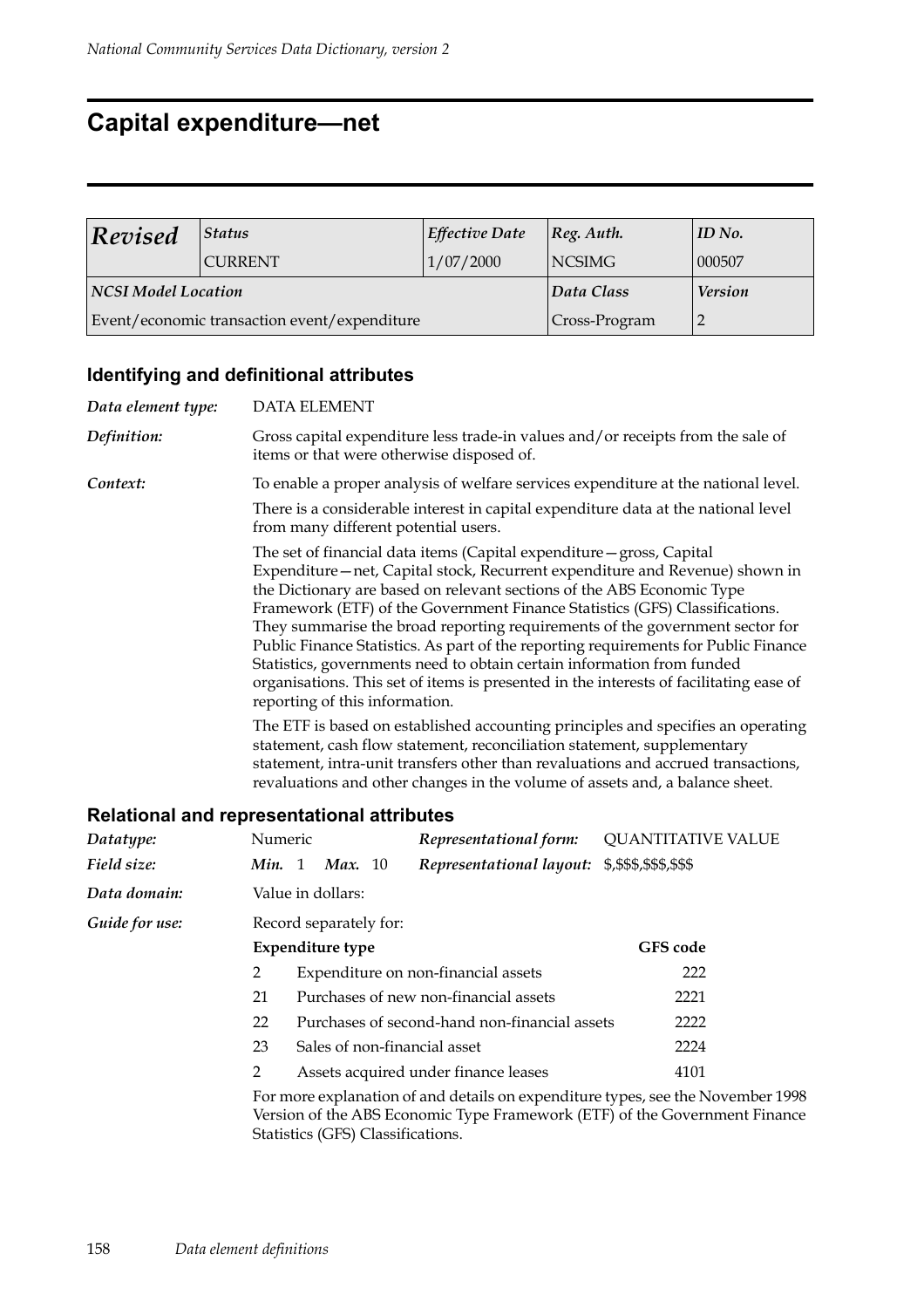# **Capital expenditure—net** *(continued)*

| Collection methods: | Measurement on an accrual accounting basis is preferred to measurement on a<br>cash accounting basis.                           |
|---------------------|---------------------------------------------------------------------------------------------------------------------------------|
|                     | Expenditure is usually measured for an accounting period, typically a financial<br>year (1 July to 30 June the following year). |
| Related data:       | Supersedes previous data element Capital expenditure – net v.1. Related to the<br>data elements:                                |
|                     | Capital expendituref gross v.1,<br>Capital stock v.1,<br>Recurrent expenditure v.2,<br>Revenue v.1.                             |

### **Administrative attributes**

| Source document: | ABS: 1998. Government Finance Statistics. Catalogue No. 5514.0. Canberra: AGPS. |
|------------------|---------------------------------------------------------------------------------|
|                  | <b>Source organisation:</b> Australian Bureau of Statistics                     |
| Comments:        |                                                                                 |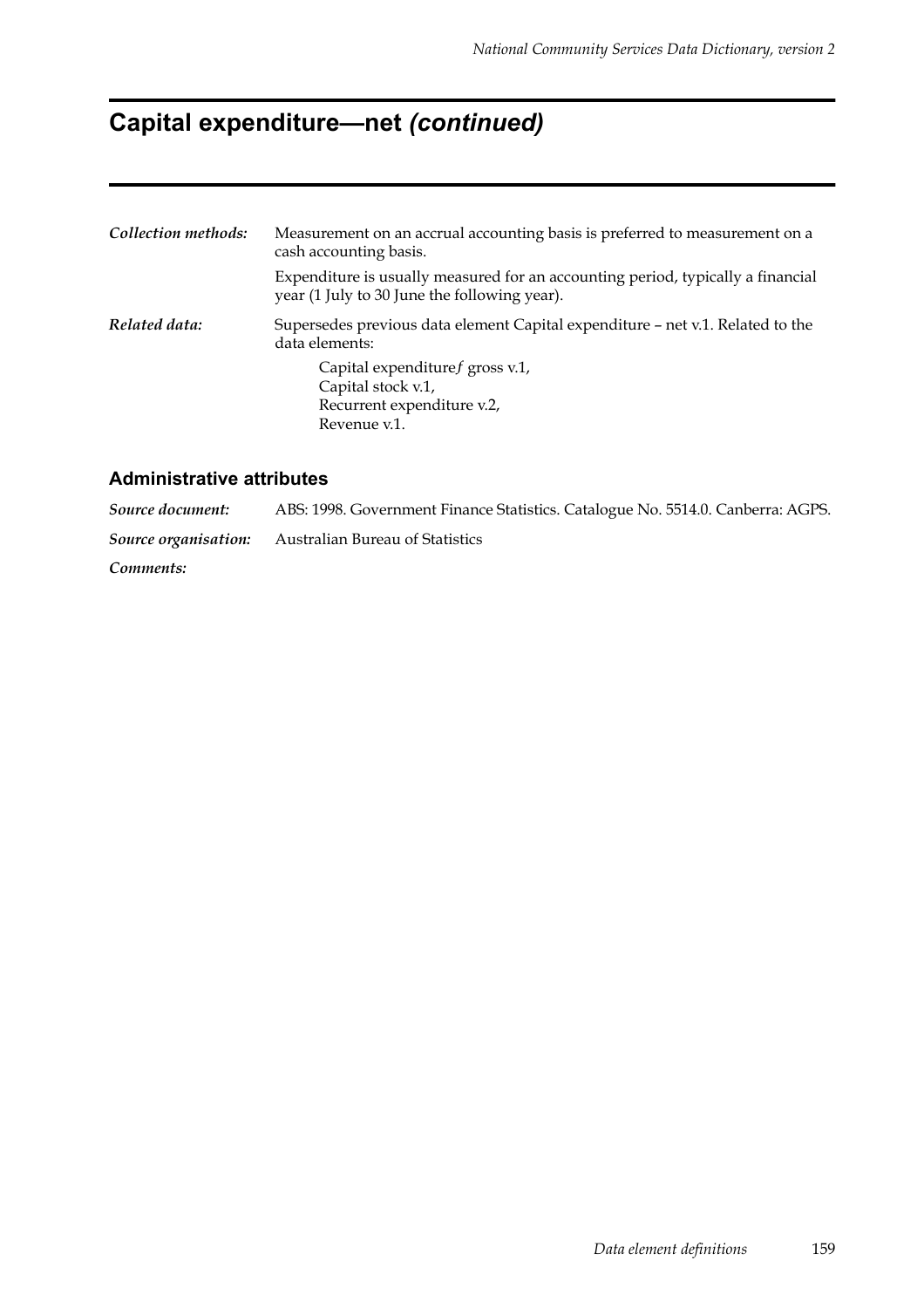### **Recurrent expenditure**

| Revised             | Status                                       | Effective Date | [Reg. Author.  | ID No. |
|---------------------|----------------------------------------------|----------------|----------------|--------|
|                     | <b>CURRENT</b>                               | 1/07/2000      | <b>NCSIMG</b>  | 000533 |
| NCSI Model Location |                                              | Data Class     | <b>Version</b> |        |
|                     | Event/economic transaction event/expenditure | Cross-Program  |                |        |

### **Identifying and definitional attributes**

| Data element type:                                | <b>DATA ELEMENT</b>                                                                                                                                                                                                                                                                                                                                                                                                                                                                                                                                                                                                                                                                       |  |  |                   |                                                                                                                    |                                                                                    |  |  |  |  |  |
|---------------------------------------------------|-------------------------------------------------------------------------------------------------------------------------------------------------------------------------------------------------------------------------------------------------------------------------------------------------------------------------------------------------------------------------------------------------------------------------------------------------------------------------------------------------------------------------------------------------------------------------------------------------------------------------------------------------------------------------------------------|--|--|-------------------|--------------------------------------------------------------------------------------------------------------------|------------------------------------------------------------------------------------|--|--|--|--|--|
| Definition:                                       | Recurrent expenditure on goods and services is expenditure, which does not result<br>in the creation or acquisition of fixed assets (new or second-hand). It consists<br>mainly of expenditure on wages, salaries and supplements, purchases of goods<br>and services and consumption of fixed capital (depreciation).                                                                                                                                                                                                                                                                                                                                                                    |  |  |                   |                                                                                                                    |                                                                                    |  |  |  |  |  |
|                                                   | When fees charged for goods and services are offset against recurrent<br>expenditure, the result equates to final consumption expenditure in the national<br>accounts framework.                                                                                                                                                                                                                                                                                                                                                                                                                                                                                                          |  |  |                   |                                                                                                                    |                                                                                    |  |  |  |  |  |
| Context:                                          |                                                                                                                                                                                                                                                                                                                                                                                                                                                                                                                                                                                                                                                                                           |  |  |                   |                                                                                                                    | To enable a proper analysis of welfare services expenditure at the national level. |  |  |  |  |  |
|                                                   |                                                                                                                                                                                                                                                                                                                                                                                                                                                                                                                                                                                                                                                                                           |  |  |                   | There is a considerable interest in expenditure data at the national level from<br>many different potential users. |                                                                                    |  |  |  |  |  |
|                                                   | The set of financial data items (Capital expenditure - gross, Capital expenditure -<br>net, Capital stock, Recurrent expenditure and Revenue) shown in the Dictionary<br>are based on relevant sections of the ABS Economic Type Framework (ETF) of the<br>Government Finance Statistics (GFS) Classifications. They summarise the broad<br>reporting requirements of the government sector for Public Finance Statistics. As<br>part of the reporting requirements for Public Finance Statistics, governments<br>need to obtain certain information from funded organisations. This set of items is<br>presented in the interests of facilitating ease of reporting of this information. |  |  |                   |                                                                                                                    |                                                                                    |  |  |  |  |  |
|                                                   | The ETF is based on established accounting principles and specifies an operating<br>statement, cash flow statement, reconciliation statement, supplementary<br>statement, intra-unit transfers other than revaluations and accrued transactions,<br>revaluations and other changes in the volume of assets and, a balance sheet.                                                                                                                                                                                                                                                                                                                                                          |  |  |                   |                                                                                                                    |                                                                                    |  |  |  |  |  |
| <b>Relational and representational attributes</b> |                                                                                                                                                                                                                                                                                                                                                                                                                                                                                                                                                                                                                                                                                           |  |  |                   |                                                                                                                    |                                                                                    |  |  |  |  |  |
| Datatype:                                         | Numeric                                                                                                                                                                                                                                                                                                                                                                                                                                                                                                                                                                                                                                                                                   |  |  |                   | Representational form:                                                                                             | <b>QUANTITATIVE VALUE</b>                                                          |  |  |  |  |  |
| Field size:                                       | Min. 1 Max. 10                                                                                                                                                                                                                                                                                                                                                                                                                                                                                                                                                                                                                                                                            |  |  |                   | Representational layout:                                                                                           | \$,\$\$\$,\$\$\$,\$\$\$                                                            |  |  |  |  |  |
| Data domain:                                      |                                                                                                                                                                                                                                                                                                                                                                                                                                                                                                                                                                                                                                                                                           |  |  |                   | Value of (as defined in guide for use):                                                                            |                                                                                    |  |  |  |  |  |
|                                                   | <b>Expenditure type</b>                                                                                                                                                                                                                                                                                                                                                                                                                                                                                                                                                                                                                                                                   |  |  |                   | GFS code                                                                                                           |                                                                                    |  |  |  |  |  |
|                                                   | $\mathbf{1}$                                                                                                                                                                                                                                                                                                                                                                                                                                                                                                                                                                                                                                                                              |  |  | Employee expenses |                                                                                                                    | 121                                                                                |  |  |  |  |  |
|                                                   |                                                                                                                                                                                                                                                                                                                                                                                                                                                                                                                                                                                                                                                                                           |  |  |                   | 11 Funded superannuation expenses                                                                                  | 1211                                                                               |  |  |  |  |  |
|                                                   |                                                                                                                                                                                                                                                                                                                                                                                                                                                                                                                                                                                                                                                                                           |  |  |                   | 12 Unfunded superannuation expenses                                                                                | 1212                                                                               |  |  |  |  |  |

- 13 Wages salaries and supplements (non-capitalised) 1213 14 Employees expenses (provisions adjustment) 1218
	- 15 Other employee expenses 1219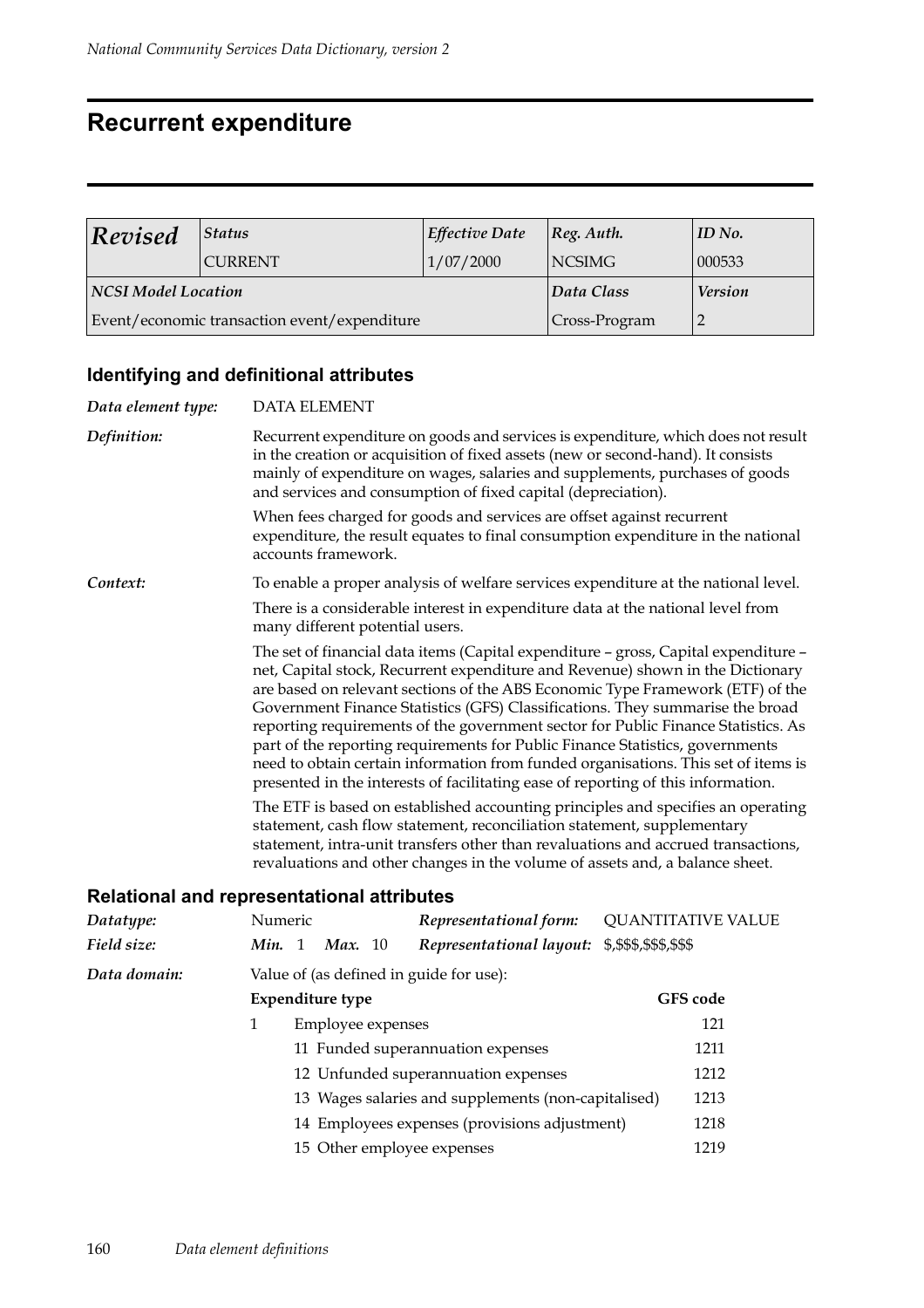# **Recurrent expenditure** *(continued)*

| Data domain<br>(continued): |                                                                                                                                   | <b>Expenditure type</b>                                                                                                                                                                            | <b>GFS</b> code        |  |  |  |  |  |
|-----------------------------|-----------------------------------------------------------------------------------------------------------------------------------|----------------------------------------------------------------------------------------------------------------------------------------------------------------------------------------------------|------------------------|--|--|--|--|--|
|                             | $\overline{2}$                                                                                                                    | Non-employee expenses                                                                                                                                                                              |                        |  |  |  |  |  |
|                             |                                                                                                                                   | 21 Benefits to households in goods and services                                                                                                                                                    | 1223                   |  |  |  |  |  |
|                             |                                                                                                                                   | 22 Other non-employee expenses<br>(not benefits to households)                                                                                                                                     | 1221, 1222, 1224, 1228 |  |  |  |  |  |
|                             | 3                                                                                                                                 | Depreciation and amortisation                                                                                                                                                                      | 123                    |  |  |  |  |  |
|                             | $\overline{4}$                                                                                                                    | Current transfer payments                                                                                                                                                                          | 124                    |  |  |  |  |  |
|                             |                                                                                                                                   | 41 Current grant expenses                                                                                                                                                                          | 1241                   |  |  |  |  |  |
|                             |                                                                                                                                   | 42 Subsidies                                                                                                                                                                                       | 1242                   |  |  |  |  |  |
|                             |                                                                                                                                   | 43 Current monetary transfers to households                                                                                                                                                        | 1243                   |  |  |  |  |  |
|                             |                                                                                                                                   | 44 Tax expense                                                                                                                                                                                     | 1244                   |  |  |  |  |  |
|                             |                                                                                                                                   | 45 Other current transfer payments                                                                                                                                                                 | 1249                   |  |  |  |  |  |
|                             | 5                                                                                                                                 | Property expense (refers to requited current transfers<br>involving payment for the use of property rights,                                                                                        |                        |  |  |  |  |  |
|                             |                                                                                                                                   | e.g. royalties)                                                                                                                                                                                    | 126                    |  |  |  |  |  |
| Guide for use:              |                                                                                                                                   | For more explanation of and details on expenditure types, see the November<br>1998 Version of the ABS Economic Type Framework (ETF) of the Government<br>Finance Statistics (GFS) Classifications. |                        |  |  |  |  |  |
|                             | Collection methods: This framework requires measurement on an accrual accounting basis rather<br>than on a cash accounting basis. |                                                                                                                                                                                                    |                        |  |  |  |  |  |
|                             |                                                                                                                                   | Expenditure is usually measured for an accounting period, typically a financial<br>year (1 July to 30 June the following year).                                                                    |                        |  |  |  |  |  |
| Related data:               |                                                                                                                                   | Supersedes previous data element Recurrent expenditure v.1.                                                                                                                                        |                        |  |  |  |  |  |
|                             | Related to the data elements:                                                                                                     |                                                                                                                                                                                                    |                        |  |  |  |  |  |
|                             |                                                                                                                                   | Capital expenditure - gross v.2,<br>Capital expenditure - net v.2,<br>Capital stock v.1, and<br>Revenue v.1.                                                                                       |                        |  |  |  |  |  |

#### **Administrative attributes**

*Source document:* ABS: 1998. Government Finance Statistics. Catalogue No. 5514.0. Canberra: AGPS. *Source organisation:* Australian Bureau of Statistics

*Comments:*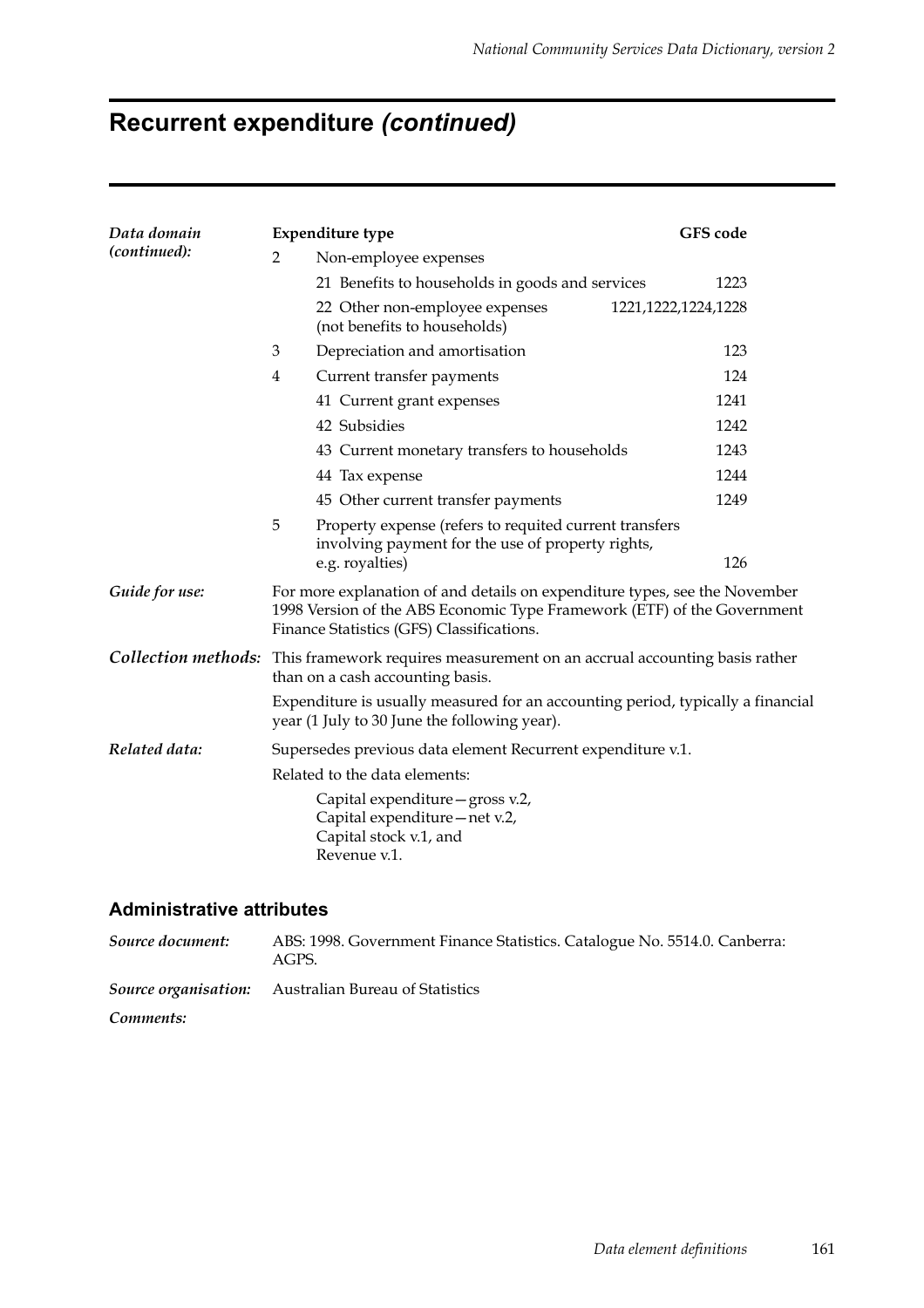## **Capital—stock**

| New                        | <i><b>Status</b></i>                     | <b>Effective Date</b> | $ Reg.$ Auth.  | $ID$ No. |
|----------------------------|------------------------------------------|-----------------------|----------------|----------|
|                            | <b>CURRENT</b>                           | 1/07/2000             | <b>NCSIMG</b>  | 000551   |
| <b>NCSI Model Location</b> |                                          | Data Class            | <b>Version</b> |          |
|                            | Event/economic transaction event/general |                       | Cross-Program  |          |

### **Identifying and definitional attributes**

Knowledgebase identifier:  $D$  at a item version no.: 1

| Data element type: | <b>DATA ELEMENT</b>                                                                                                                                                                                                                                                          |
|--------------------|------------------------------------------------------------------------------------------------------------------------------------------------------------------------------------------------------------------------------------------------------------------------------|
| Definition:        | The total value of all non-financial assets in use.                                                                                                                                                                                                                          |
|                    | A non-financial asset is an entity functioning as a store of value, over which<br>ownership rights are enforced, and from which economic benefits may be<br>derived over a period of time, and which is not a financial asset.                                               |
|                    | Gross capital stock is obtained by valuing each asset in use at the current price of<br>a new asset of the same type.                                                                                                                                                        |
|                    | The Net capital stock is the written down values of gross capital stock. They<br>represent the net present values of the future capital services to be provided by<br>the assets. The difference between the net and gross value of an asset is<br>accumulated depreciation. |
| Context:           | To enable a proper analysis of welfare expenditure and revenue at the national<br>level.                                                                                                                                                                                     |

### **Relational and representational attributes**

| Datatype:           | Numeric                                                                                               |  |                               | Representational form: | <b>QUANTITATIVE VALUE</b>                                                                        |  |  |
|---------------------|-------------------------------------------------------------------------------------------------------|--|-------------------------------|------------------------|--------------------------------------------------------------------------------------------------|--|--|
| Field size:         | Min. 1                                                                                                |  | <b>Max.</b> 10                |                        | Representational layout: \$,\$\$\$,\$\$\$,\$\$\$                                                 |  |  |
| Data domain:        |                                                                                                       |  | Value in whole dollars.       |                        |                                                                                                  |  |  |
| Guide for use:      | For gross capital stock and net capital stock.                                                        |  |                               |                        |                                                                                                  |  |  |
| Collection methods: | Measurement on an accrual accounting basis is preferred to measurement on a<br>cash accounting basis. |  |                               |                        |                                                                                                  |  |  |
| Related data:       |                                                                                                       |  | Related to the data elements: |                        |                                                                                                  |  |  |
|                     |                                                                                                       |  | Revenue v.1                   |                        | Capital expenditure - gross v.2,<br>Capital expenditure – net v.1,<br>Recurrent expenditure v.2, |  |  |

### **Administrative attributes**

| Source document: | ABS: 1998. Government Finance Statistics. Catalogue No. 5514.0. Canberra: AGPS.                                      |
|------------------|----------------------------------------------------------------------------------------------------------------------|
|                  | ABS: 2000. Information Paper: Accruals-based Government Finance Statistics.<br>Catalogue No. 5517.0. Canberra: AGPS. |
|                  | <b>Source organisation:</b> Australian Bureau of Statistics                                                          |
| Comments:        |                                                                                                                      |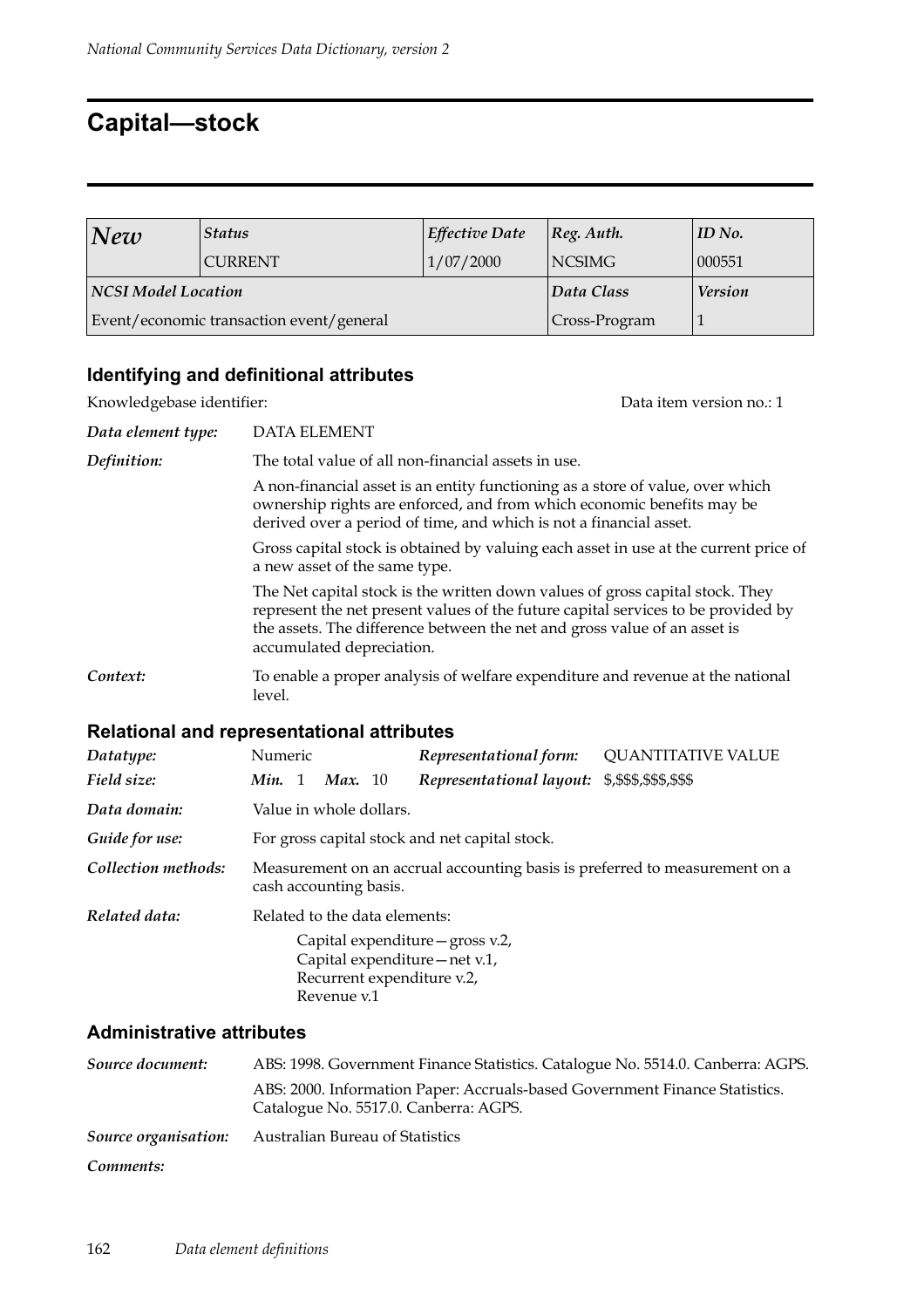# **Non-financial asset type**

| New                 | <b>Status</b>                            | <b>Effective Date</b> | $ Reg.$ Auth.  | $ID$ No. |
|---------------------|------------------------------------------|-----------------------|----------------|----------|
|                     | <b>CURRENT</b>                           | 1/07/2000             | NCSIMG         | 000602   |
| NCSI Model Location |                                          | Data Class            | <b>Version</b> |          |
|                     | Event/economic transaction event/general |                       | Cross-Program  |          |

### **Identifying and definitional attributes**

| Data element type: | <b>DATA ELEMENT</b>                                                                                                                                                                                                            |
|--------------------|--------------------------------------------------------------------------------------------------------------------------------------------------------------------------------------------------------------------------------|
| Definition:        | The type of non-financial assets in use by an agency.                                                                                                                                                                          |
|                    | A non-financial asset is an entity functioning as a store of value, over which<br>ownership rights are enforced, and from which economic benefits may be<br>derived over a period of time, and which is not a financial asset. |

*Context:*

### **Relational and representational attributes**

| Datatype:    | Representational form:<br>Numeric<br><b>CODE</b>            |  |  |  |  |
|--------------|-------------------------------------------------------------|--|--|--|--|
| Field size:  | <b>Min.</b> 1 <b>Max.</b> 3<br>Representational layout: NNN |  |  |  |  |
| Data domain: | TYPE OF ASSET CLASSIFICATION                                |  |  |  |  |
|              | 1 Produced assets (excluding inventories)                   |  |  |  |  |
|              | 11 Tangible produced assets (excluding inventories)         |  |  |  |  |
|              | 111 Dwellings                                               |  |  |  |  |
|              | 112 Other buildings                                         |  |  |  |  |
|              | 113 Other construction/infra-structure                      |  |  |  |  |
|              | 114 Transport equipment                                     |  |  |  |  |
|              | 115 Computer equipment                                      |  |  |  |  |
|              | 116 Equipment other than transport and computer equipment   |  |  |  |  |
|              | 117 Defence weapons platforms                               |  |  |  |  |
|              | 118 Cultivated assets                                       |  |  |  |  |
|              | 12 Intangible produced assets (excluding inventories)       |  |  |  |  |
|              | 121 Mineral exploration                                     |  |  |  |  |
|              | 122 Computer software                                       |  |  |  |  |
|              | 123 Entertainment, literary or artistic originals           |  |  |  |  |
|              | 129 Other intangible produced assets                        |  |  |  |  |
|              | 13 Valuables                                                |  |  |  |  |
|              | 2 Non-produced assets                                       |  |  |  |  |
|              | 21 Tangible non-produced assets                             |  |  |  |  |
|              | 211 Land                                                    |  |  |  |  |
|              | 219 Other tangible non-produced assets                      |  |  |  |  |
|              | 22 Intangible non-produced assets                           |  |  |  |  |
|              |                                                             |  |  |  |  |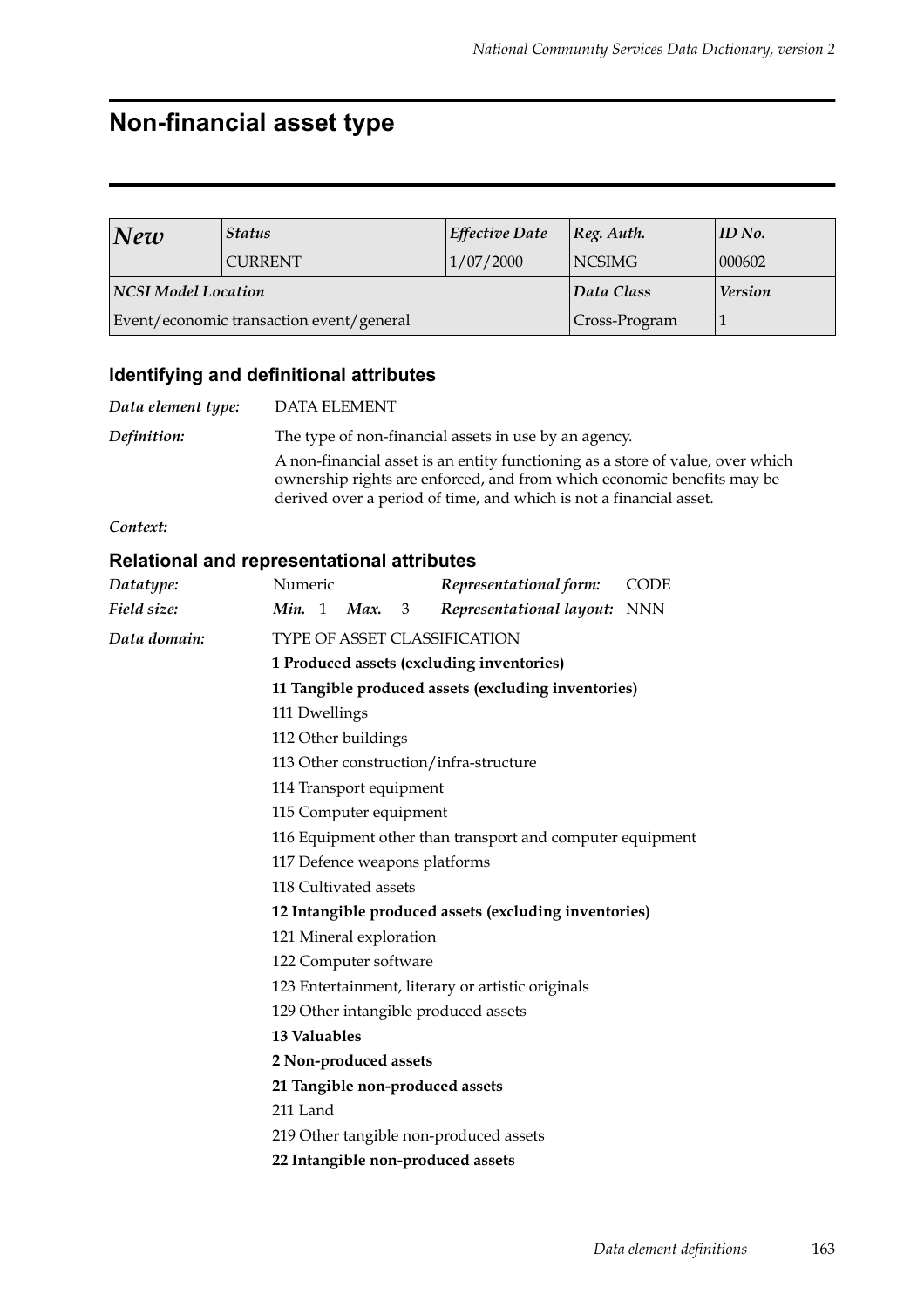## **Non-financial asset type** *(continued)*

| Guide for use:      | 117 Defence weapons platforms Consists of military vehicles and equipment<br>designed to launch weapons of destruction. Includes warships, submarines,<br>military aircraft, tanks, missile carriers and launchers. Excludes missiles, rockets<br>and bombs. Defence weapons platforms are treated on output as expenses in GFS<br>and as final consumption expenditure in the ASNA.                                                                                                                                                                                 |  |  |
|---------------------|----------------------------------------------------------------------------------------------------------------------------------------------------------------------------------------------------------------------------------------------------------------------------------------------------------------------------------------------------------------------------------------------------------------------------------------------------------------------------------------------------------------------------------------------------------------------|--|--|
|                     | 118 Cultivated assets Consists of livestock for breeding and plantations of trees<br>yielding repeat products that are under the direct control, responsibility and<br>management of institutional units. Includes animal, fish and poultry breeding<br>stocks; dairy cattle; draft animals; animals for wool production; animals used for<br>transportation, racing or entertainment; and trees, shrubs and vines cultivated for<br>fruit and nuts, sap and resin, and bark and leaf products. Also includes immature<br>cultivated assets if produced for own use. |  |  |
|                     | See Source document below for a more detailed classification.                                                                                                                                                                                                                                                                                                                                                                                                                                                                                                        |  |  |
| Collection methods: |                                                                                                                                                                                                                                                                                                                                                                                                                                                                                                                                                                      |  |  |
| Related data:       |                                                                                                                                                                                                                                                                                                                                                                                                                                                                                                                                                                      |  |  |

### **Administrative attributes**

*Source document:* ABS: 1998. Government Finance Statistics. Catalogue No. 5514.0. Canberra: AGPS. *Source organisation:* Australian Bureau of Statistics *Comments:*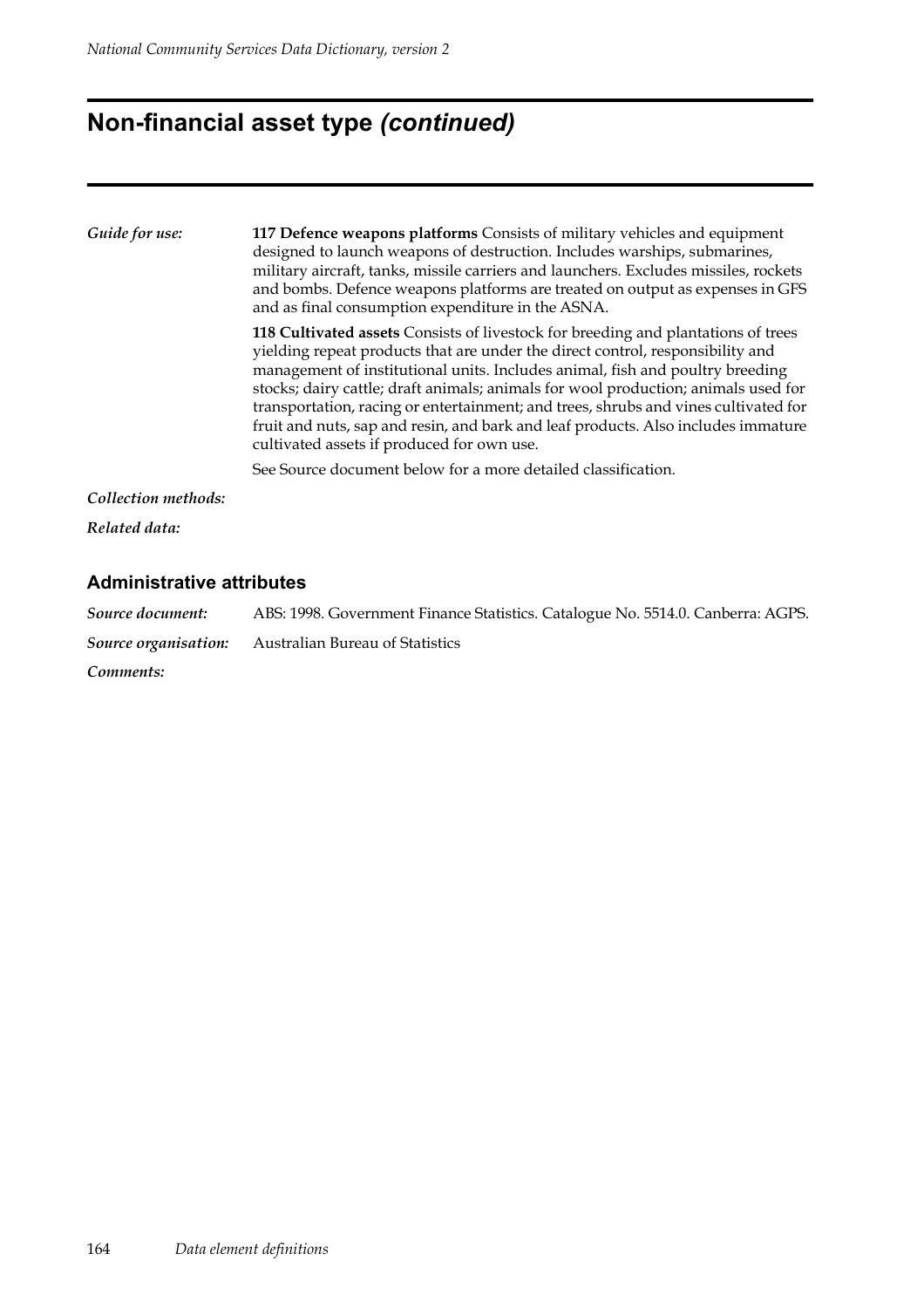### **Revenue**

| New                                              | <b>Status</b>  | <b>Effective Date</b> | $ Reg.$ Auth. | $ID$ No.       |
|--------------------------------------------------|----------------|-----------------------|---------------|----------------|
|                                                  | <b>CURRENT</b> | 1/07/2000             | <b>NCSIMG</b> | 000588         |
| NCSI Model Location                              |                |                       | Data Class    | <b>Version</b> |
| Event/economic transaction event/revenue-receipt |                |                       | Cross-Program |                |

### **Identifying and definitional attributes**

| Data element type:                                | <b>DATA ELEMENT</b>                                                                                                                                                                                                                                                                                                                                                                                                                                                                                                                                                                                                                                                                        |                                                                        |                                                                                |
|---------------------------------------------------|--------------------------------------------------------------------------------------------------------------------------------------------------------------------------------------------------------------------------------------------------------------------------------------------------------------------------------------------------------------------------------------------------------------------------------------------------------------------------------------------------------------------------------------------------------------------------------------------------------------------------------------------------------------------------------------------|------------------------------------------------------------------------|--------------------------------------------------------------------------------|
| Definition:                                       | Inflows of cash or other enhancements of future economic benefits in the form of<br>increases in assets or reduction in liabilities of the entity. (Other than those<br>relating to contributions by owners, that results in an increase in equity during<br>the reporting period).                                                                                                                                                                                                                                                                                                                                                                                                        |                                                                        |                                                                                |
| Context:                                          |                                                                                                                                                                                                                                                                                                                                                                                                                                                                                                                                                                                                                                                                                            | level, revenue is to be broken down into a number of major categories. | To enable a proper analysis of welfare expenditure and revenue at the national |
|                                                   | The set of financial data items (Capital expenditure - gross, Capital<br>Expenditure-net, Capital stock, Recurrent expenditure and Revenue) shown in<br>the Dictionary are based on relevant sections of the ABS Economic Type<br>Framework (ETF) of the Government Finance Statistics (GFS) Classifications.<br>They summarise the broad reporting requirements of the government sector for<br>Public Finance Statistics. As part of the reporting requirements for Public Finance<br>Statistics, governments need to obtain certain information from funded<br>organisations. This set of items is presented in the interests of facilitating ease of<br>reporting of this information. |                                                                        |                                                                                |
|                                                   | The ETF is based on established accounting principles and specifies an operating<br>statement, cash flow statement, reconciliation statement, supplementary<br>statement, intra-unit transfers other than revaluations and accrued transactions,<br>revaluations and other changes in the volume of assets and, a balance sheet.                                                                                                                                                                                                                                                                                                                                                           |                                                                        |                                                                                |
| <b>Relational and representational attributes</b> |                                                                                                                                                                                                                                                                                                                                                                                                                                                                                                                                                                                                                                                                                            |                                                                        |                                                                                |
| Datatype:                                         | Numeric                                                                                                                                                                                                                                                                                                                                                                                                                                                                                                                                                                                                                                                                                    | Representational form:                                                 | <b>QUANTITATIVE VALUE</b>                                                      |
| Field size:                                       | <i>Min.</i> 1 <i>Max.</i> 10                                                                                                                                                                                                                                                                                                                                                                                                                                                                                                                                                                                                                                                               | Representational layout:                                               | \$,\$\$\$,\$\$\$,\$\$\$                                                        |

| Field size:  | <i>Min.</i> 1 <i>Max.</i> 10                                     |                          |  | Representational layout: \$,\$\$\$,\$\$\$,\$\$\$ |            |
|--------------|------------------------------------------------------------------|--------------------------|--|--------------------------------------------------|------------|
| Data domain: | Value of (as defined in guide for use):                          |                          |  | <b>GFS</b> code                                  |            |
|              | 1 Taxation revenue                                               |                          |  | 111                                              |            |
|              | 2 Sales of goods and services                                    |                          |  | 112                                              |            |
|              |                                                                  | 21 Client fees           |  |                                                  | 112        |
|              | 22 Sales of goods and services (excluding fees)                  |                          |  |                                                  | 112        |
|              | 3 Property income (e.g. interest, dividends, rent income)<br>113 |                          |  |                                                  |            |
|              | 4 Other current income                                           |                          |  |                                                  | 114        |
|              | 41 Gifts                                                         |                          |  |                                                  | 114        |
|              |                                                                  |                          |  | 42 Other current income (excluding gifts)        | 114        |
|              | 5 Capital revenue                                                |                          |  |                                                  | 115        |
|              |                                                                  |                          |  | 51 Revenue from capital grants                   | 1151       |
|              |                                                                  | 52 Other capital revenue |  |                                                  | 1152, 1159 |
|              |                                                                  |                          |  |                                                  |            |